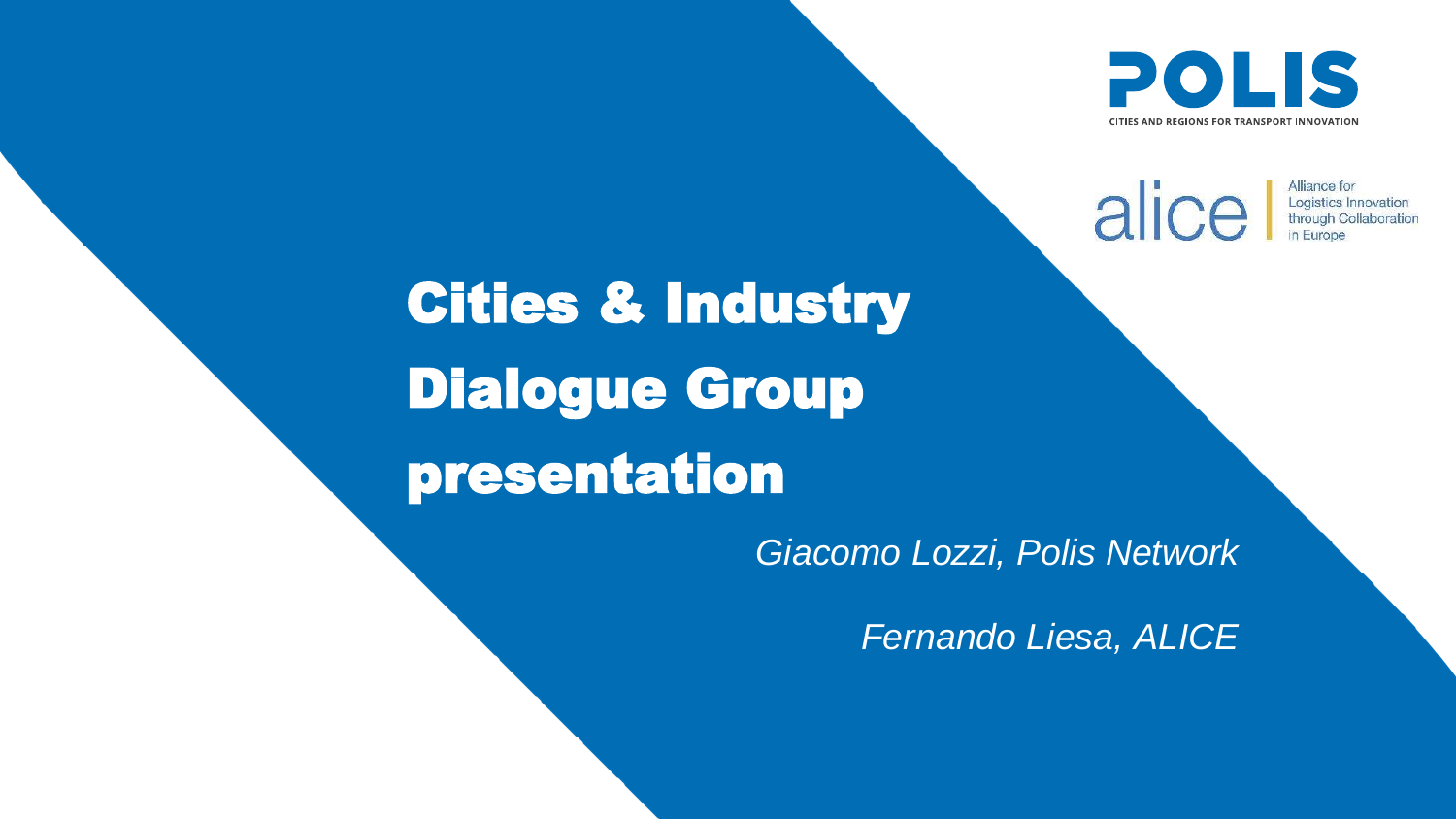Activities performed partially in the frame of WINN, SETRIS & SENSE Projects. WINN, SETRIS & SENSE projects have received funding from the European Union´s FP7 and Horizon 2020 research and innovation Programme under grant agreements No. 314743, No. 653739 and No. 769967



## ALICE Themes and Roadmap



**ALICE VISION is to realize Physical Internet by 2030 to pave the way to Zero Emissions by 2050**

## **Zero Emissions Urban Freight in main European Cities by 2030**

**Physical Internet** concepts bring efficiency and sustainability to Logistics. It cannot fully solve the **Decarbonization Challenge**, but it will make it less onerous **to meet**.

And can deliver results in the critical next 10 years

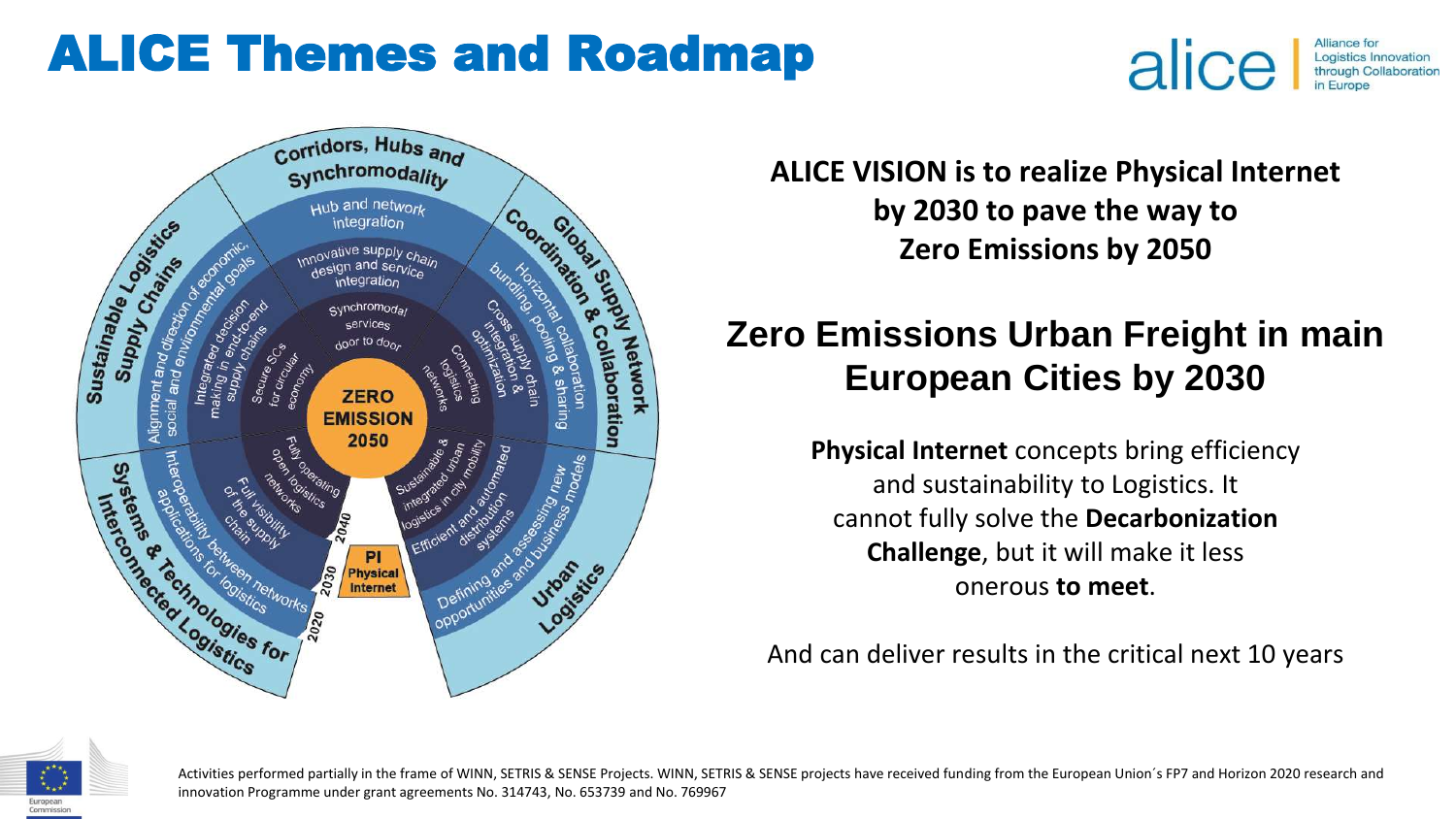C

 $\qquad \qquad$  $\qquad \qquad$  $\qquad \qquad$  $\sim$  $\blacksquare$  $\sim$ 

**EDUCED** 





# Cities, regions & industry involved

| <b>Large Cities</b>                                                                                             |                                                                       | <b>Medium / Small Cities</b>                                        |                                          |                                                                                          | <b>Regions</b>                                                                                                                        |                                                             |
|-----------------------------------------------------------------------------------------------------------------|-----------------------------------------------------------------------|---------------------------------------------------------------------|------------------------------------------|------------------------------------------------------------------------------------------|---------------------------------------------------------------------------------------------------------------------------------------|-------------------------------------------------------------|
| Amsterdam<br><b>Brussels Mobility</b><br><b>Budapest (BKK)</b><br><b>Dresden</b><br><b>Dublin</b><br>Gothenburg | Lisbon<br>London (TfL)<br><b>Madrid</b><br>Paris<br>Rome<br>Rotterdam | <b>Bilbao</b><br><b>Ghent</b><br>Groningen<br>La Rochelle<br>Leuven |                                          | Liège<br>(Groupement de<br>Redéploiement<br>Economique)<br><b>Helmond</b><br>Southampton | <b>Arnhem Nijmegen City Region</b><br>• Flanders MOW<br><b>Ile-de-France</b><br>Manchester (TfGM)<br><b>Province of Noord-Brabant</b> |                                                             |
| <b>Type of Company</b>                                                                                          |                                                                       |                                                                     | <b>Members</b>                           |                                                                                          |                                                                                                                                       |                                                             |
| <b>Shippers &amp; Retail</b>                                                                                    |                                                                       |                                                                     | P&G                                      | <b>L'ORÉAL</b>                                                                           | profelmus                                                                                                                             | <b>COLRUYTGROUP</b>                                         |
| Logistics Service Providers, Courier and Postal<br><b>Operators &amp; Freight Forwarders</b>                    |                                                                       |                                                                     | <b>CEODIS</b>                            | Gebrüder Weiss                                                                           | <b>FM</b> >LOGISTIC                                                                                                                   | <b>Posteitaliane</b>                                        |
| <b>Real Estate</b>                                                                                              |                                                                       |                                                                     | (O) JLL                                  |                                                                                          |                                                                                                                                       |                                                             |
| <b>Vehicle Manufacturers</b>                                                                                    |                                                                       |                                                                     | <b>VOLVO</b>                             | <b>SCANIA</b>                                                                            |                                                                                                                                       | <b>TEVVA</b>                                                |
| <b>ICT &amp; Technology</b>                                                                                     |                                                                       |                                                                     | <b>PTV</b> GROUP<br>the mind of movement |                                                                                          |                                                                                                                                       |                                                             |
| Alliance for<br>lice<br>Logistics Innovation<br>through Collaboration<br>in Europe                              |                                                                       |                                                                     |                                          |                                                                                          |                                                                                                                                       | POLIS<br><b>CITIES AND REGIONS FOR TRANSPORT INNOVATION</b> |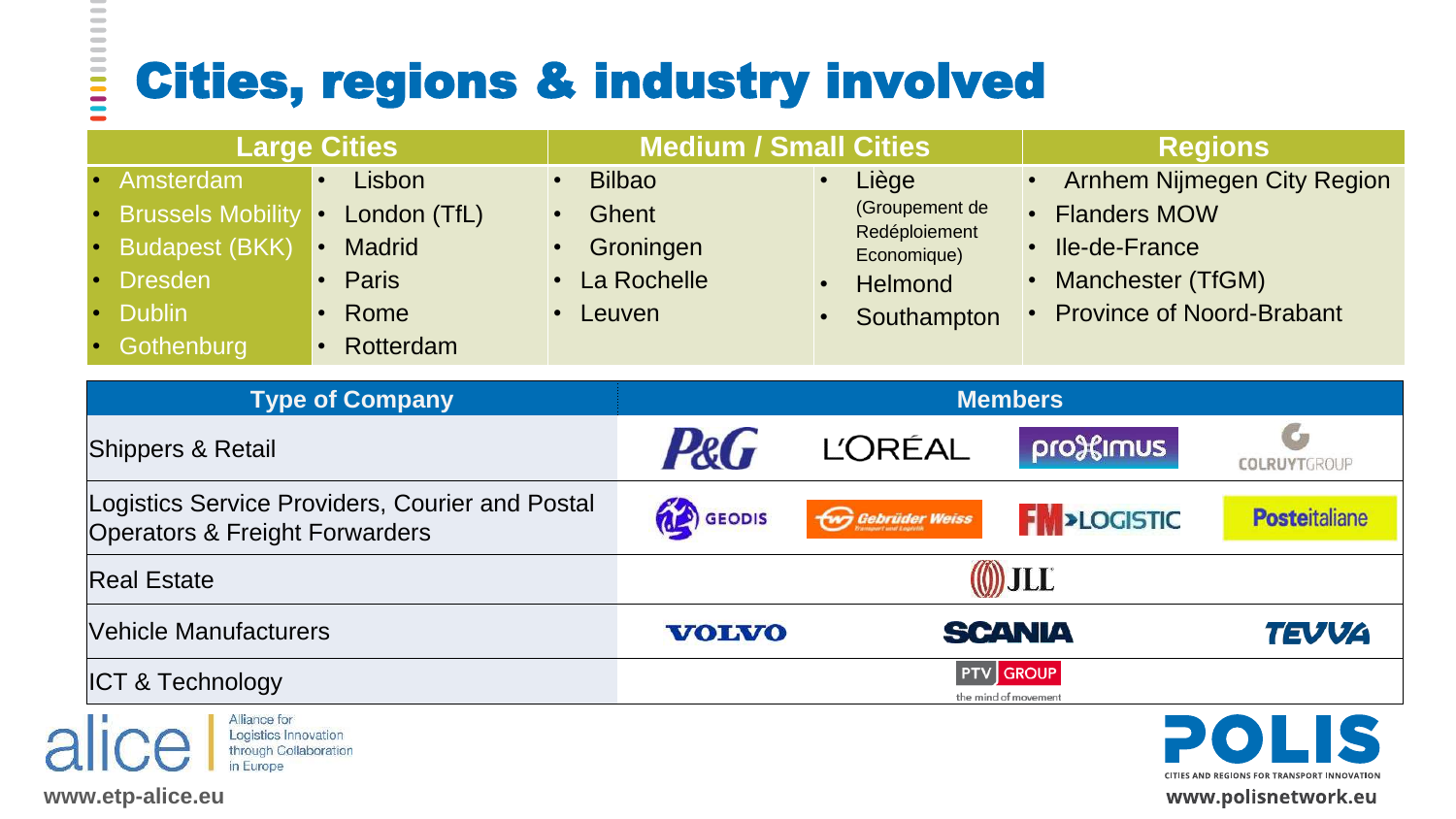

www.polisnetwork.eu

## **SECTE** Vision and Objective

**Vision: Lead transformation in cities** so **urban freight and logistics** is proactively **responding to the pollution, congestion, safety and environmental challenges**.

**Objective:** Ensure a strong strategic industry & cities dialogue to share practices and facilitate collaboration models between cities and industry to prioritize topics and **accelerate deployment of solutions towards sustainable zero emissions urban freight and city logistics**

# *Collaboration, Courage and Data*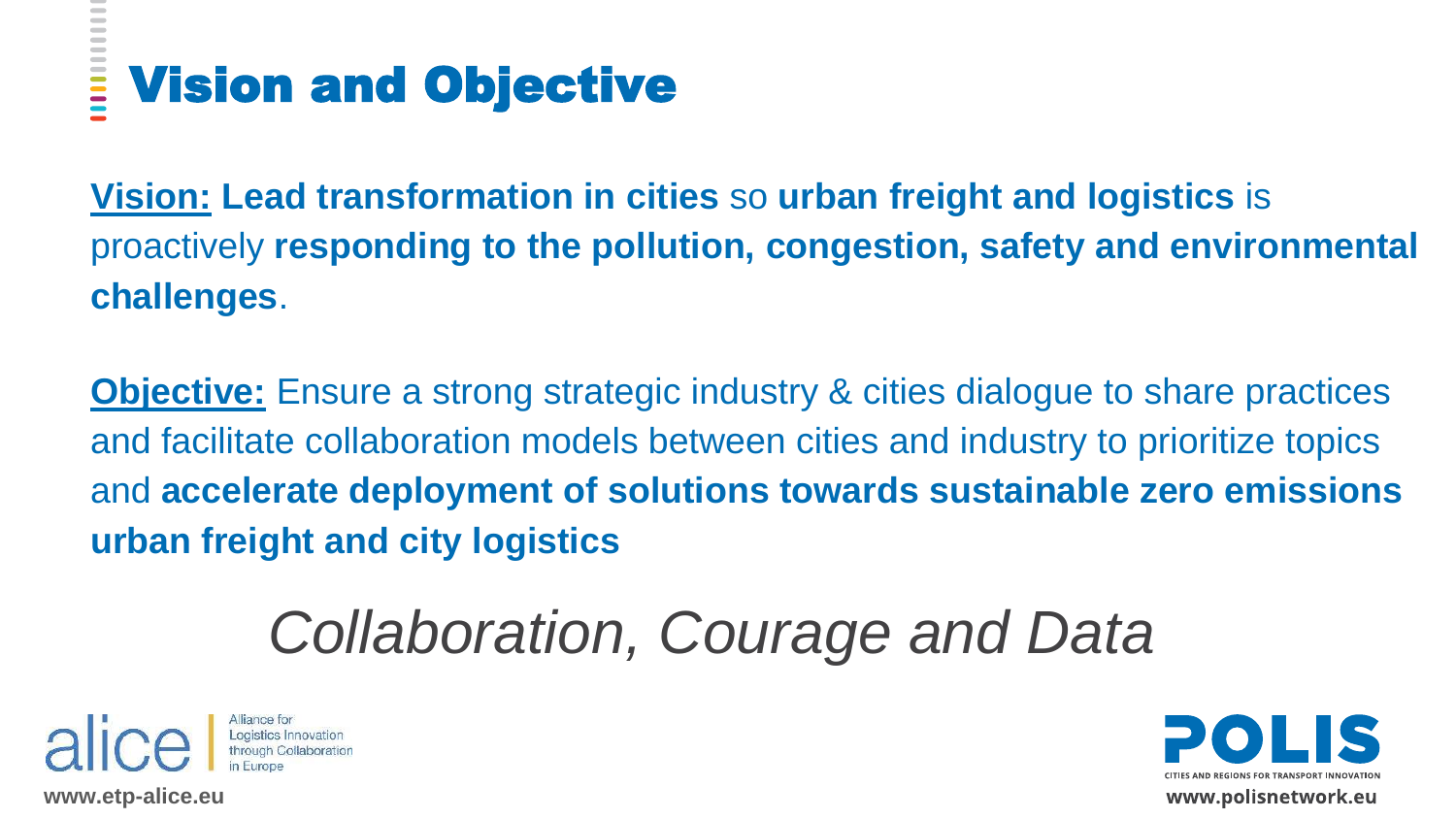**YYYY** 



# Solutions areas & interventions

# **Smart Governance &**

### **Regulations Clean & alternative fleet**

- Safety and Sustainability Urban Logistics Plans and emission reduction targets
- Rewarding, recognition, incentives and subsidies schemes
- Access Regulations Low Emission Zones
- Enforcement & Trust

 $\sim$ 

• Stakeholders collaboration

- New business models for take up of low emissions vehicles
- Procurement of zero-emission goods & services
- e-charging infrastructure
- Energy mix
- Transport modes are smartly used and combined





www.polisnetwork.eu

- Better understand urban freight
- Information based policies and decision making

### **Purpose oriented data acquisition**

### **People engagement**

- Consumer behaviours
- Workers skills and safety

Alliance for Logistics Innovation through Collaboration in Europe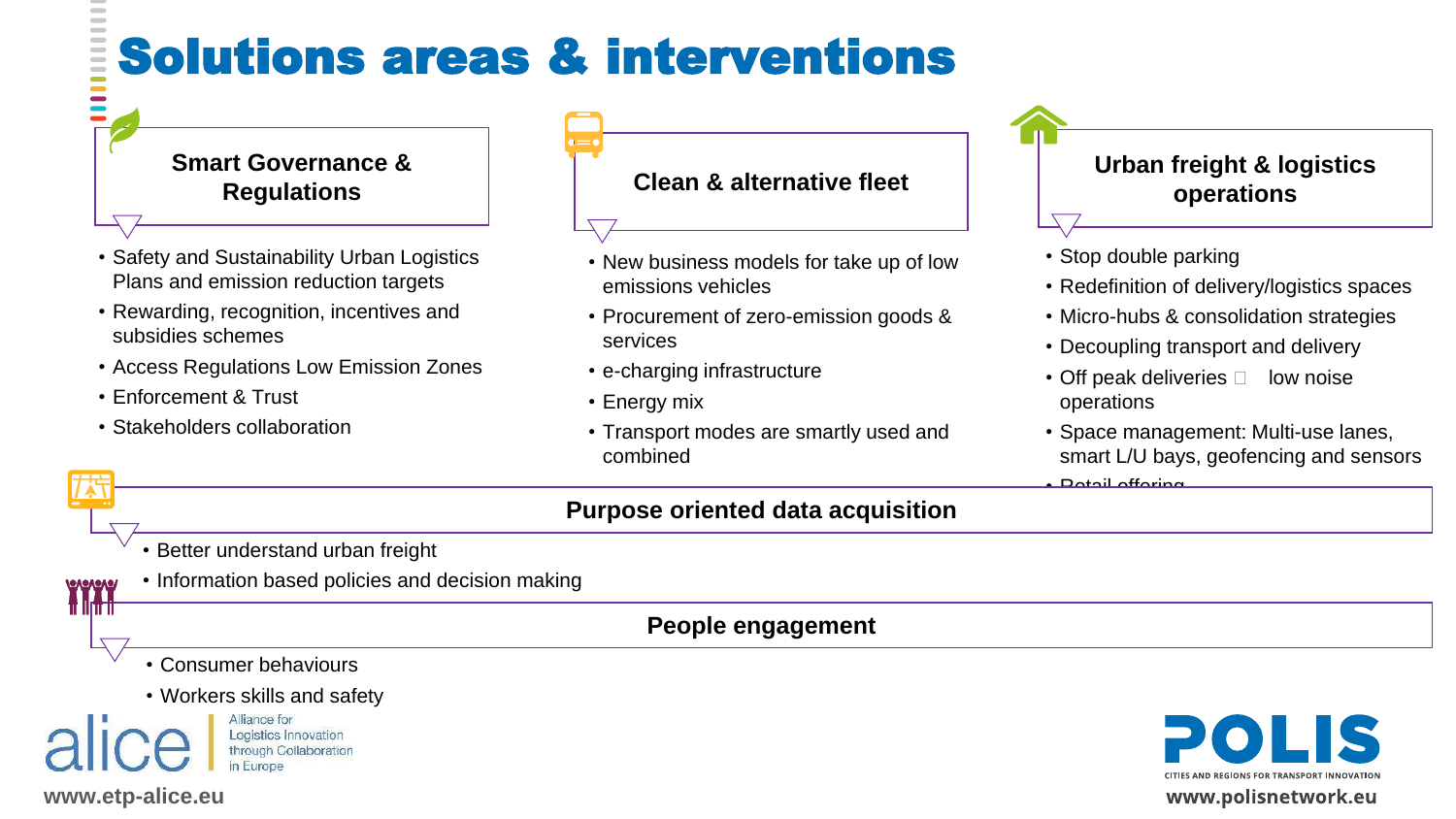### Logistics operations and space management E with ZEZ

**www.etp-alice.eu** 

 $\overline{\phantom{a}}$ 



### • Less routing optimization



www.polisnetwork.eu

## **From a logistic provider perspective**





• Costs of fleet renewal • Operation constraints



## **How to make ZEZ irresistible for companies?**

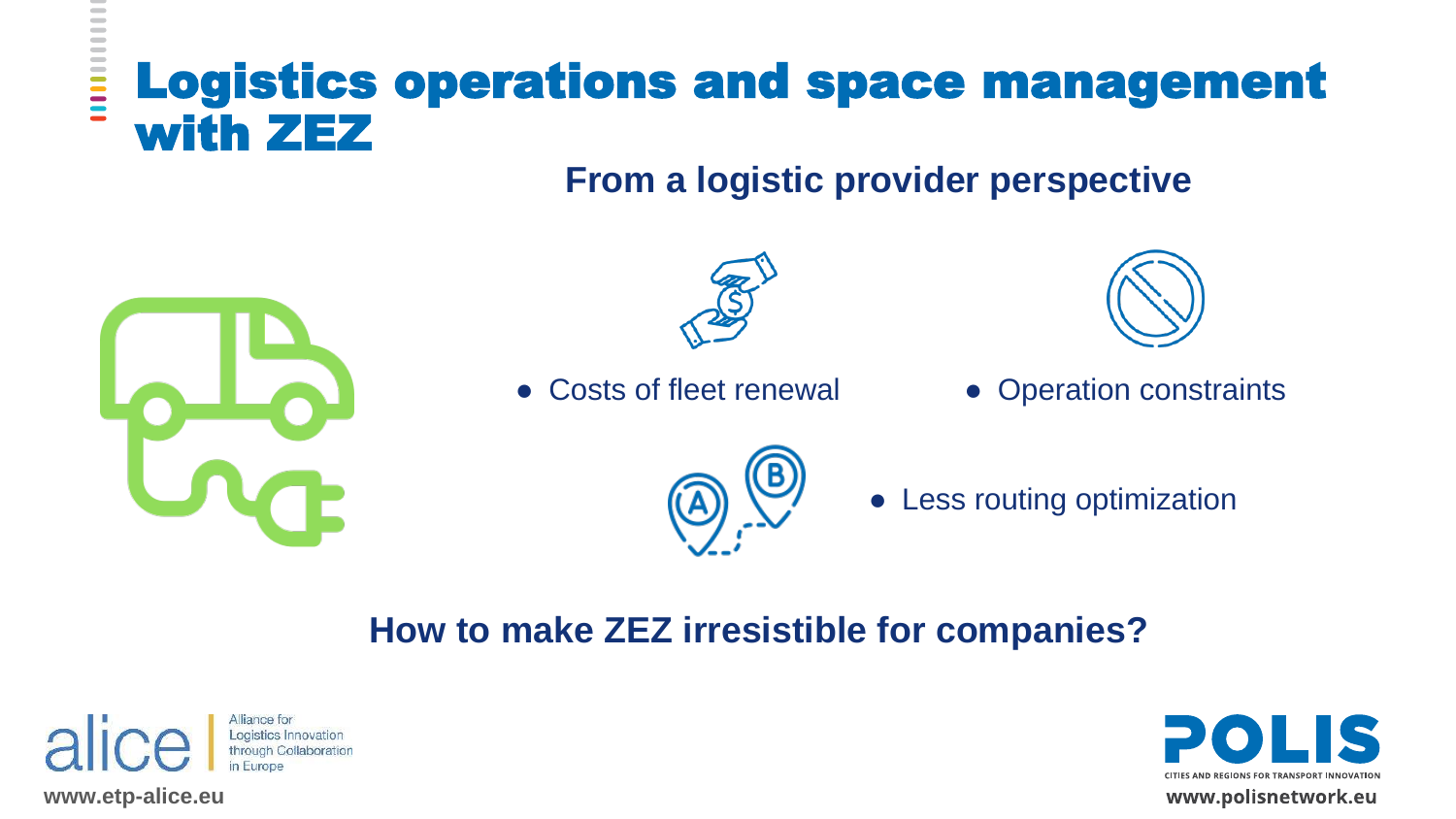



1) Leasing/ month (without km) comparison with diesel vehicles

www.polisnetwork.eu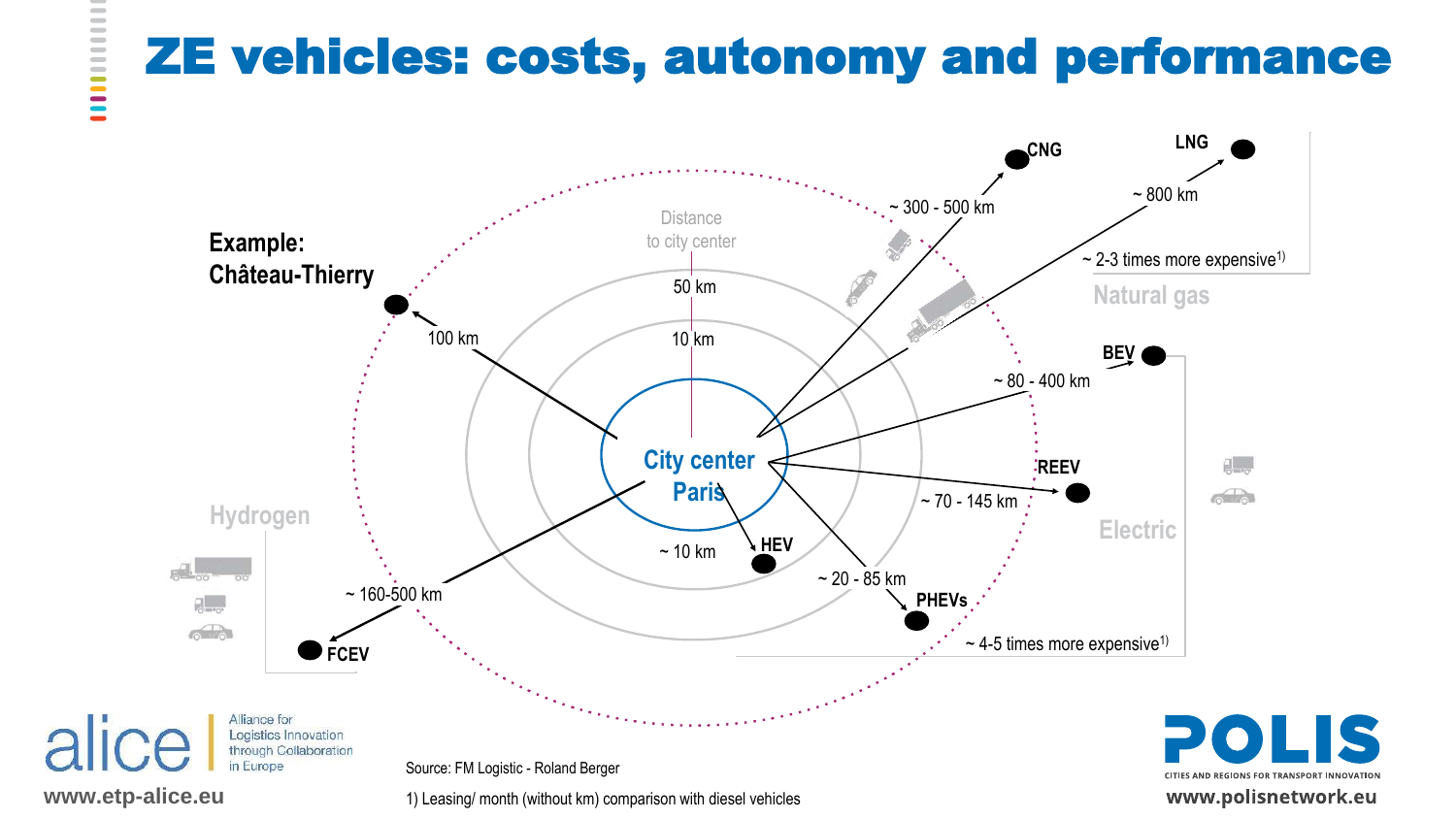$\sim$ 



#### *Standard Delivery*

**CUSTOMER** Goal: a seamless shopping experience across all channels



Direct delivery according to customer convenience is key



**CITIES AND REGIONS FOR TRANSPORT INNOVATION** 

#### www.polisnetwork.eu

# Urban platforms closer from the cities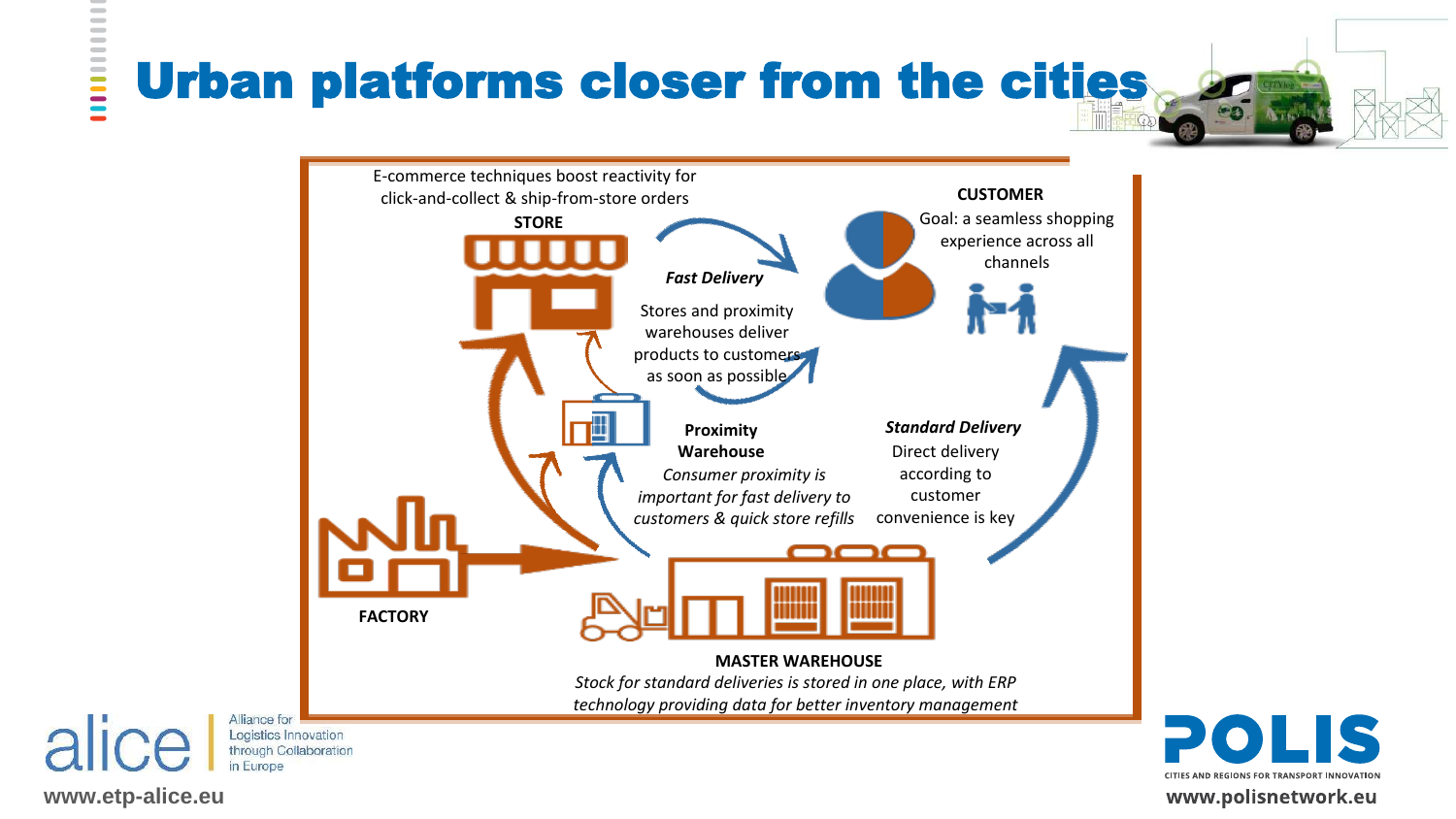$\qquad \qquad$  $\sim$ 





## New forms of cooperation to enable logistics **E** system restructuring

Scoping the Decarbonisation of Freight Transport



*Example of Proximus / L'Oréal*

#### Dream





**CITIES AND REGIONS FOR TRANSPORT INNOVATION** 

www.polisnetwork.eu

Source: Alan McKinnon, dacarbonizing logistics